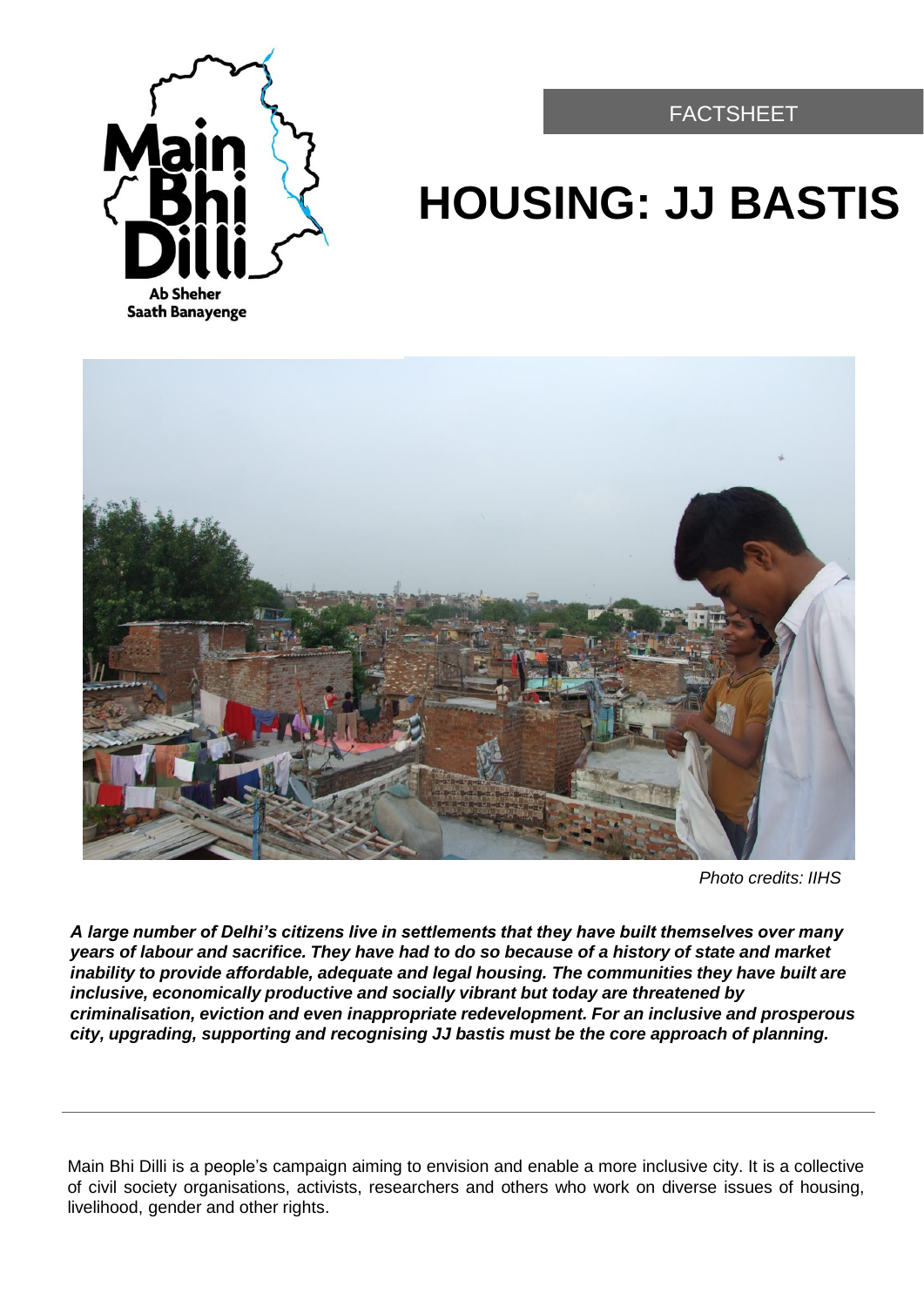# **JJ BASTIS IN THE CITY**





IIHS; 2019

### **CONTRIBUTIONS TO THE CITY**

**Affordable and viable spaces of housing outside state intervention** **Informal settlements are places of economic production**

**Socially diverse cosmopolitan neighbourhoods** 

**Settle and reclaim wasteland to make it habitable**

**Site for urban inclusion** 

**Old communities who are city-makers determining the urban social fabric**

**Affordable and accessible to new migrants** 

**Makes the city resilient through the economy of repair, reuse and recycle**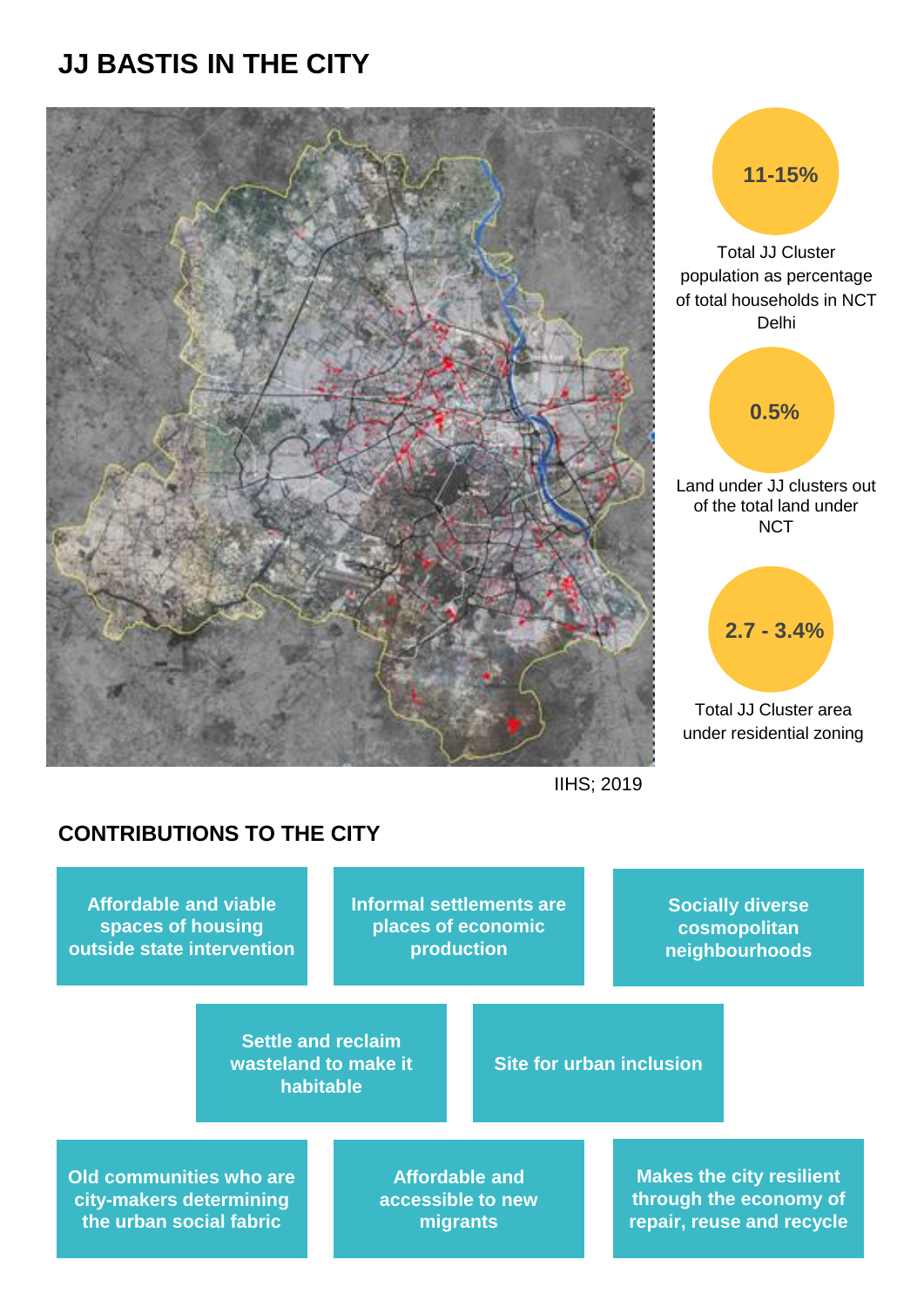## **KEY ISSUES**

# **TENURE**

- Always under eviction threat. - Leads to precarity socially, politically and financially.

# **INSECURITY SOCIAL EXCLUSION**

- Viewed by state and
- society as illegal urban residents
	- Linked to crime
	- Not integrated in urban visions

### **INADEQUATE INFRASTRUCTURE AND SERVICES**

- Lack access as their claims are unrecognised by the state - Want to/do pay for services.

## **UNRECOGNISED ECONOMIC CHARACTER**

**JHUGGI JHOPRI BASTIS**

- Homes and settlements are places of work that needs to be recognised. - Vital economic linkages with the wider formal and informal economies

### **INAPPROPRIATE REDEVELOPMENT MODELS**

- Imposition of top-down single model (PPP) - All settlements may not want vertical development - Lack of participation and consent in redevelopment process